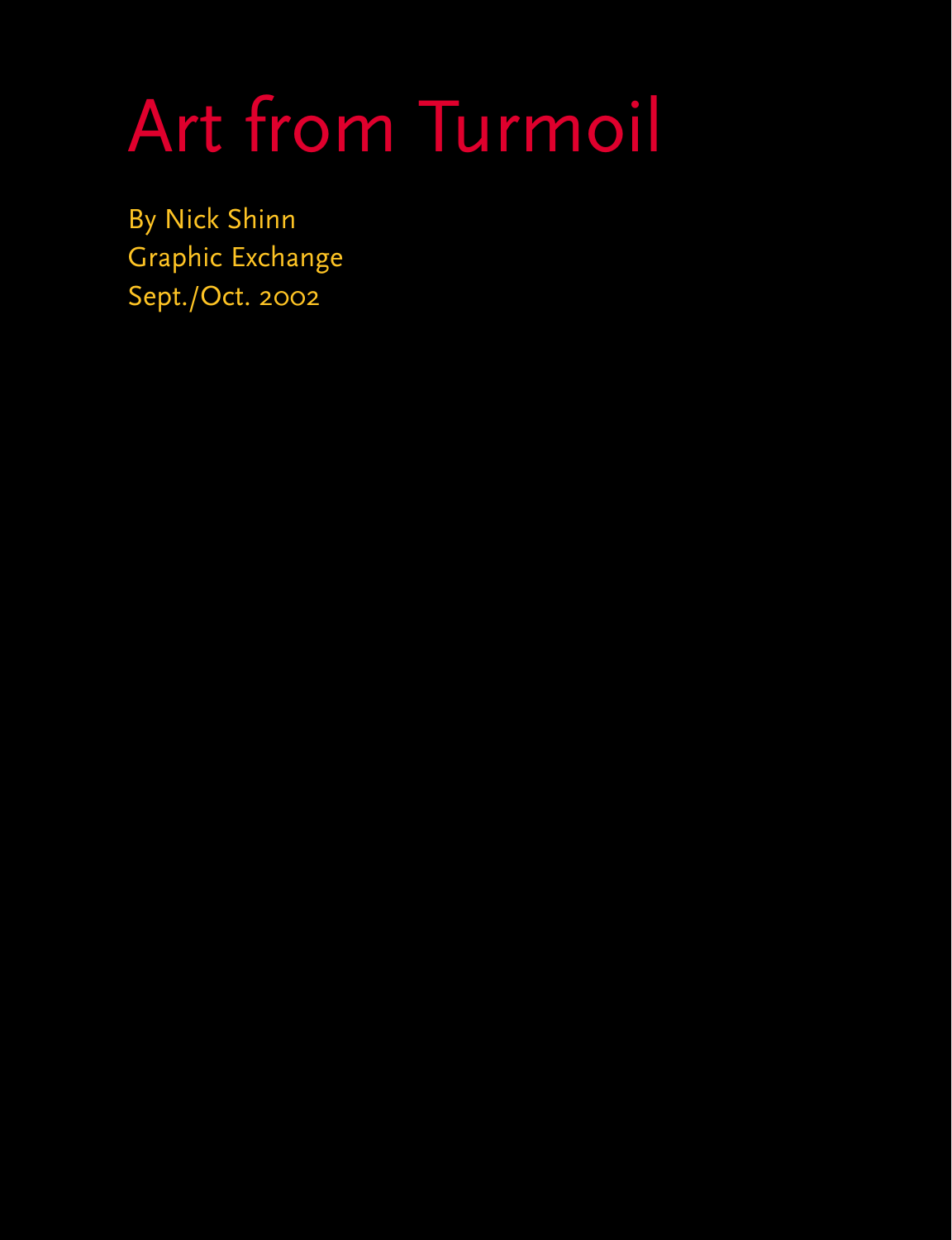## **Stock promotions blitz metaculture**

## **By Nick Shinn**

Stock photography is a business that stands on its head every few years, but one thing is constant: a direct-mail barrage of fresh images aimed at art directors, graphic designers, and editors.

With the spread of high-speed Internet, web sites have become the hub of the selection process (replacing catalog browsing for many users) and downloading the preferred method of delivery (replacing CDs for royalty free images, and transparencies for rights managed).

That, and sheer marketing intensity, is changing the appearance of stock promotions. It's no longer enough to send out a generic,  $q'' \times 12''$  utilitarian tome. That's old news, recipients have tons of that stuff, and *ABC Company Vol.x* won't even make it out of the plastic bag.

Now the goal is to drive traffic to one's web site, and the best catalogs, if that still serves as a description, are oddly sized, con-

**At top: Corbis does Pantone. Dysfunction follows form – stickies get caught as fan closes, edge digs into user's hand. One side shows small shots, but not in the usual groupings and sequence; the other has 'creative treatments', i.e. faux usage – not stock at all.** 



**sembly required, and beware of sharp metal edges. Tony Stone's notorious metal book** -------------------------**(1999) is well organized and indexed, with great photos. The pages are slow to turn on 3" binder rings, but this is nonetheless one objet that really does showcase the product.**



**'By designers, for designers.' FontShop International has entered the stock photo fray with** *f·stop,* **collections from 13 designers, including Rian Hughes and April Grieman. This cute little brick of a 480-page catalog is the work of Stefan Sagmeister.** 

ceptually figured, lavishly produced artworks in their own right, with superb production values—quality materials and binding, die cuts, and special colored inks, preferably hot orange.

"The stock catalog, a tool that was used for research, has become a funky book that you look through for ideas and inspiration," says Gerard Blink, who has developed business for Image Bank, Tony Stone, and First Light.

In the graphic industry's business to business media—the metaculture of those who design consumer culture—the virtuoso pieces have traditionally come from a different kind of stock promoter, paper companies.

The creative flowering of stock photo promotion signals the

**Everybody smiles in Comstock land, but not in this edgy postcard promo. Their catalogs also feature CD product in a literal fashion, with content and marketing uses spelled out persuasively.**

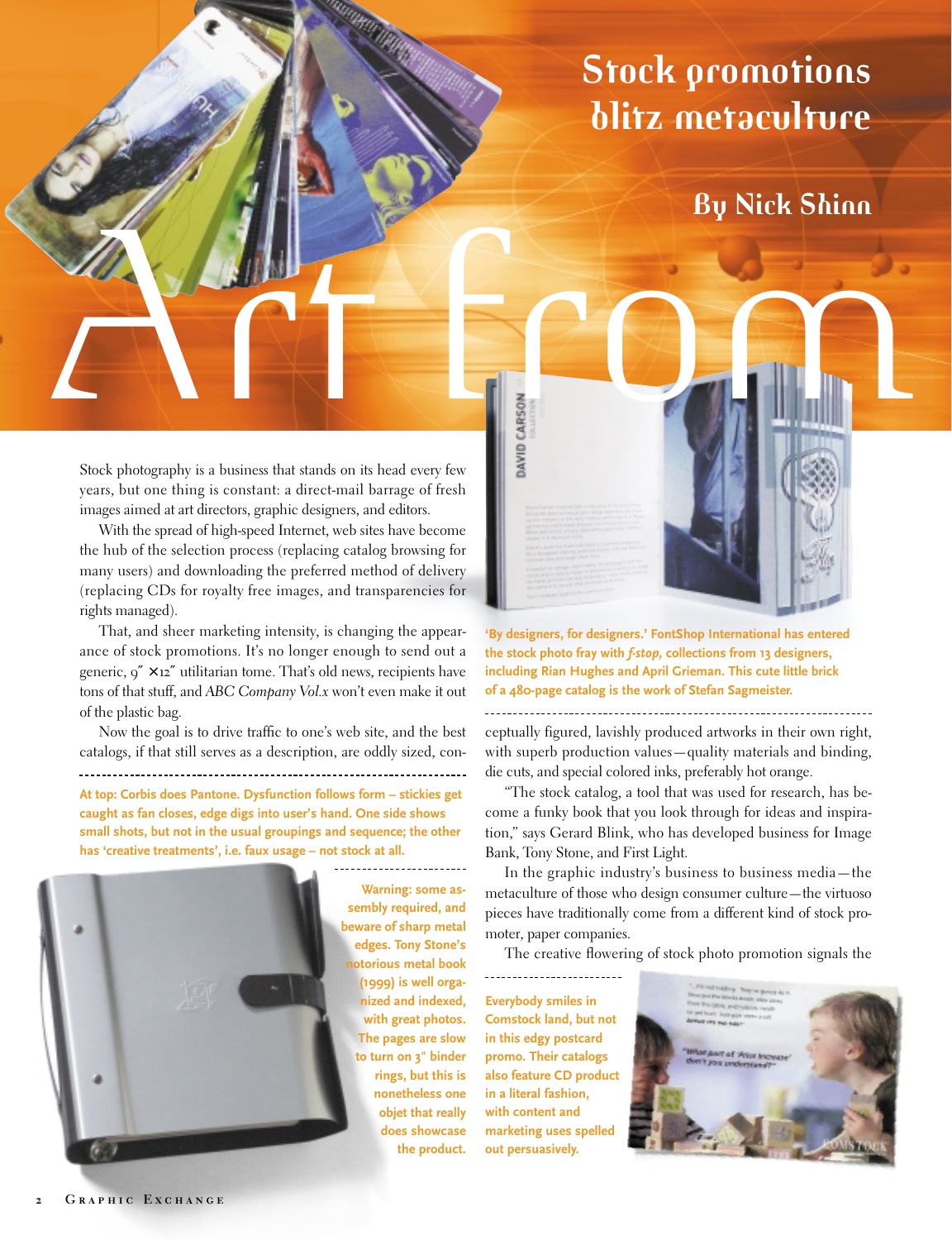

**Adove and right: Getty's** *buz* **(2002) fuses product and promotion in a flawlessly edited gallery of understated, minimal images, with tight, off centre cropping, arranged in consistently varied blockaligned patterns, with no bleeds. Love that fluourescent orange.** 

**Top right: Superstock's** *Pulse* **(2002), designed by Rumblefish, follows the standard stock demographic sequence, but develops a rich graphic language as the pages turn, each spread a distinct artwork.** 

key role stock has come to play in digital culture.

Two streams of development have merged over the past ten years, both driven by digitization. On the one hand, the new royalty free (RF) companies, exemplified by PhotoDisc, and on the other hand the traditional, rights managed (RM) stock businesses.

The RF arc was driven by price and convenience. When CD players were hooked up to PCs around 1990, a number of innovative companies took the opportunity to niche market RF images on CDs. But it was not until 1993 that things took off, when PhotoDisc and Digital Stock (now Corbis) took on the mainstream with a range of high quality photo volumes that were not just incredibly inexpensive but were extremely useful in a professional context. Key ingredients in PhotoDisc's early success were drum scanning, an on-disc image browser (LightBox) with search engine, a sampler disc with low-res comps of all their images, and slick packaging and tastily designed catalogs, all introduced around 1994. And the quantity and quality of shots grew and changed at a digital pace.

Digital downloading of individual images from RF websites became widespread around 1997, another economic spur to growth, as if one were needed.

The availability of RF images as inexpensive scans fostered the use of more sophisticated imagery by innovators in areas that were accustomed to plain and simple. "Royalty free helped us to sell our ideas," says Damien Denobrega, art director at Directory Advertising Consultants, specialists in Yellow Pages. He used RF images as a lever, backed by research, to establish the worth of





**Photonica raises the bar with mystery and emotion. Its images are often 'concepts'– not in an obvious, heavy handed manner, but open to interpretation. This business book reads like a dreamy photo essay, full of selective focus, nutty color, and lomotic crops.**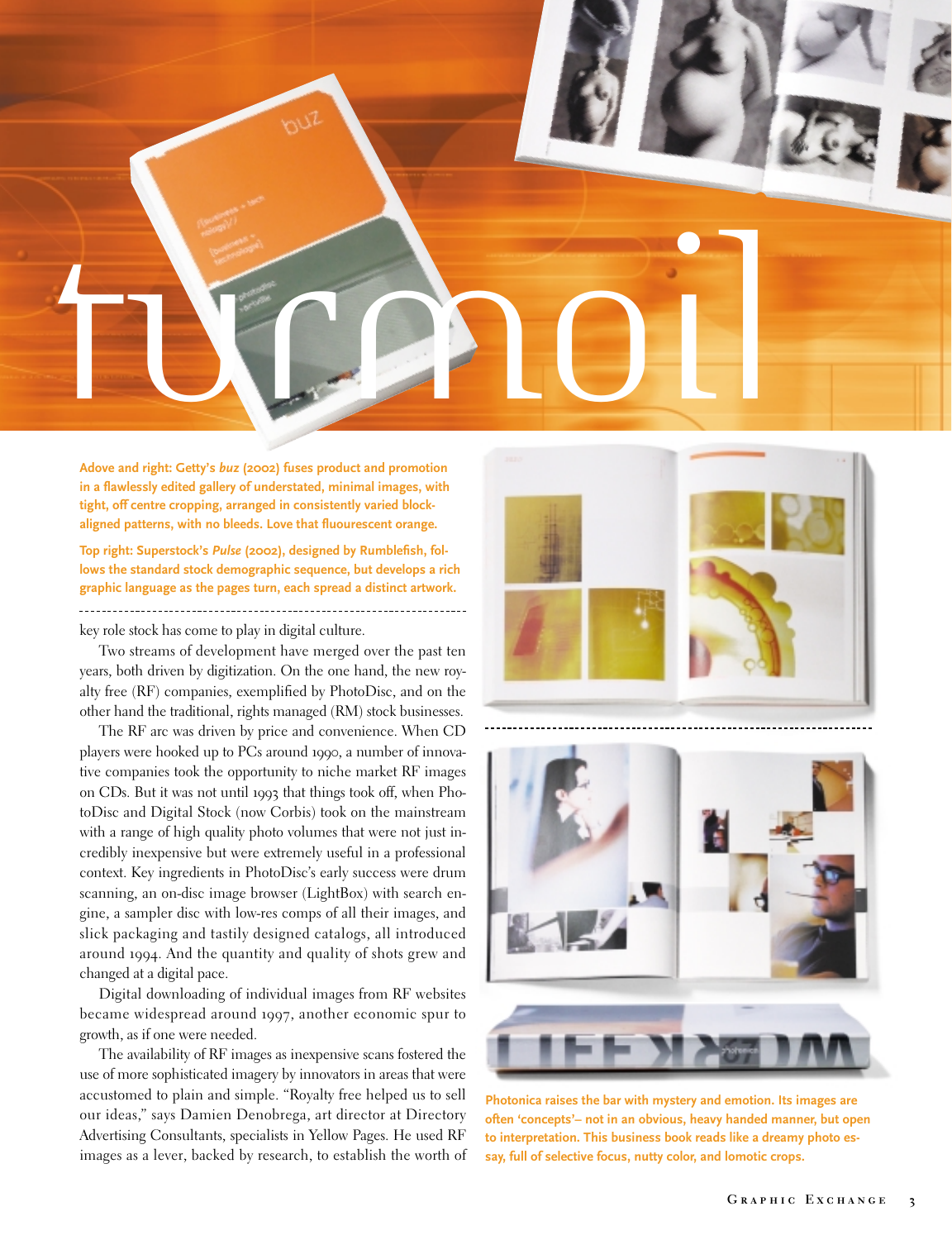

**In these nine pages that begin the September issue of distributor Veer's** *Visual Elements* **Catalog, stock photos frame a narrative love poem,**



**fashioned from barely augmented keyword listings, giving a form to the metaculture that has the reflexive quality of modern art. Word.**

photography to clients.

While PhotoDisc was the digital leader, Tony Stone Images was stretching the boundary of traditional RM photography. Stone was the first to abolish research fees, around 1994. Blink, Director of Canadian Operations for Stone in the mid-'90s, recalls their confident philosophy: "If the client called for Couples, we didn't send them dozens, we sent The Shot." Suddenly, stock didn't look so stock, its surface had brightened...

The catalogs, pardon me, resource books, got thicker and more frequent. Digitization improved filing, searching, and catalog production, although only a small percantage of items were scanned (this was one reason they were slow onto the web). Traditional stock had higher quality photography and huge selections, professionally searched. It would not begin to offer scanned images to its clients until late in the decade—but in the last three



**Yo, download this: huge layered Photoshop files. Topping their abstract series** *Datafunk,* **Digital Vision has launched** *Infinity,* **17 CD titles commissioned from multi-media designers. Pay to play: twice the price of normal RF. Available from Veer. (See samples in background.)**

years the changeover from shipping transparencies to downloading scans has been almost complete.

During the dotcom boom, Mark Getty (Getty Images) and Bill Gates (Corbis) bought up most stock agencies of any size, irrespective of provenance. Getty acquired RF innovators PhotoDisc and Artville, along with RM leaders Stone, Image Bank, and FPG. Digital Stock (RF) became part of Corbis, along with Sharpshooters, Stock Market, and Westlight. There are also RF indie players, such as Canada's First Light, Ireland's Stockbyte and U.K.'s Digital Vision.

The consolidation of RF and RM in the two major empires all but eliminated cultural differences between digital and pre-digital players, reducing them to optional web site buttons. With reductive functionality, the massive websites erased the visual branding of their product lines (the assimilated companies) that searchers are exposed to, driving out serendipity into the print medium.

Catalogs may contain both indexes and CDs with search engines, but they cannot compete with websites for Search and Find. FirstLight uses RandomEye's Image Grabber, a meta search engine, to troll many web collections at once. Now, the dominant purpose of print promotion emerges as "to inspire and inform, rather than create efficiency through the transaction process," according to Veer's Jacqueline Osland.

Veer uses a smaller catalog (52 pages), mailed monthly, to satisfy the market's hunger for new imagery, and to drive traffic to its